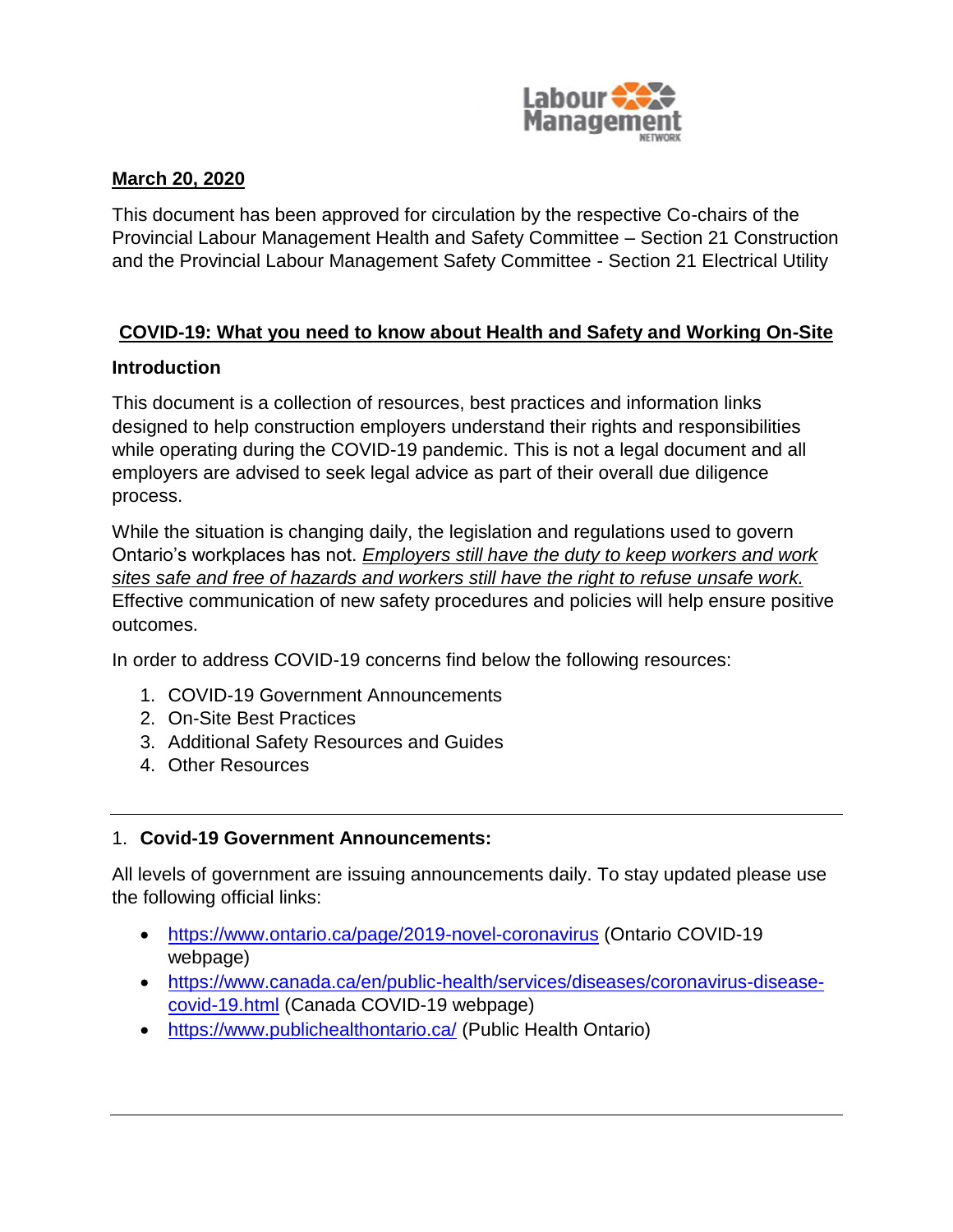

## 2. **On-Site Best Practices**

The health and safety of workers is a top concern and increased focus on health and safety is required to keep job-sites open. Below are resources, tips, and best practices employers should follow during the COVID-19 situation:

- a) **Personal Hygiene**: Everyone can take individual steps to prevent the spread of COVID-19. Personal hygiene tips include:
	- a. Avoid touching your eyes, nose, and mouth with unwashed hands
	- b. Cough and sneeze into your elbow or a tissue and wash your hands afterwards
	- c. Avoid commonly touched areas including handrails, public transit poles or ensure you clean your hands after
	- d. Open doors and touch elevator buttons with gloves, the back of your hand, or other body part or activate the wheelchair accessibility button with the back of your hand, elbow or knee if possible
	- e. Wash your clothes as soon as you get home
	- f. Notify your supervisor immediately if you are sick and contact public health.
- b) **Illness Reporting**: The symptoms of COVID-19 are shared with many other illnesses including the cold and flus. At this time, it is recommended that any worker who is experiencing any symptoms should be sent home. In addition, Employer should advise all workers experiencing symptoms to complete the selfassessment on the **Ontario COVID** website and follow instruction there, or CALL telehealth ([1-866-797-0000\)](tel:+18667970000), your local public health unit or your family physician. Public Health is the leading authority for all issues related to COVID-19 and only they can provide detailed instructions to employees and employers. **PLEASE NOTE** additional resources, policies, and procedures are being developed to provide additional support in this area.
- c) **Communicate**: Communication is key, and a clear understanding of roles and responsibilities will be key. Everyone will need ensure health and safety policies are updated and posted for all employees to see. Use industry resources including those produced by the IHSA will improve on site understanding.
- d) **Policies**: All employers need to have COVID-19 policies that are posted and communicated with to all employees and contractors/trades. This includes how the site will operate including but not limited to the sanitization of sites, how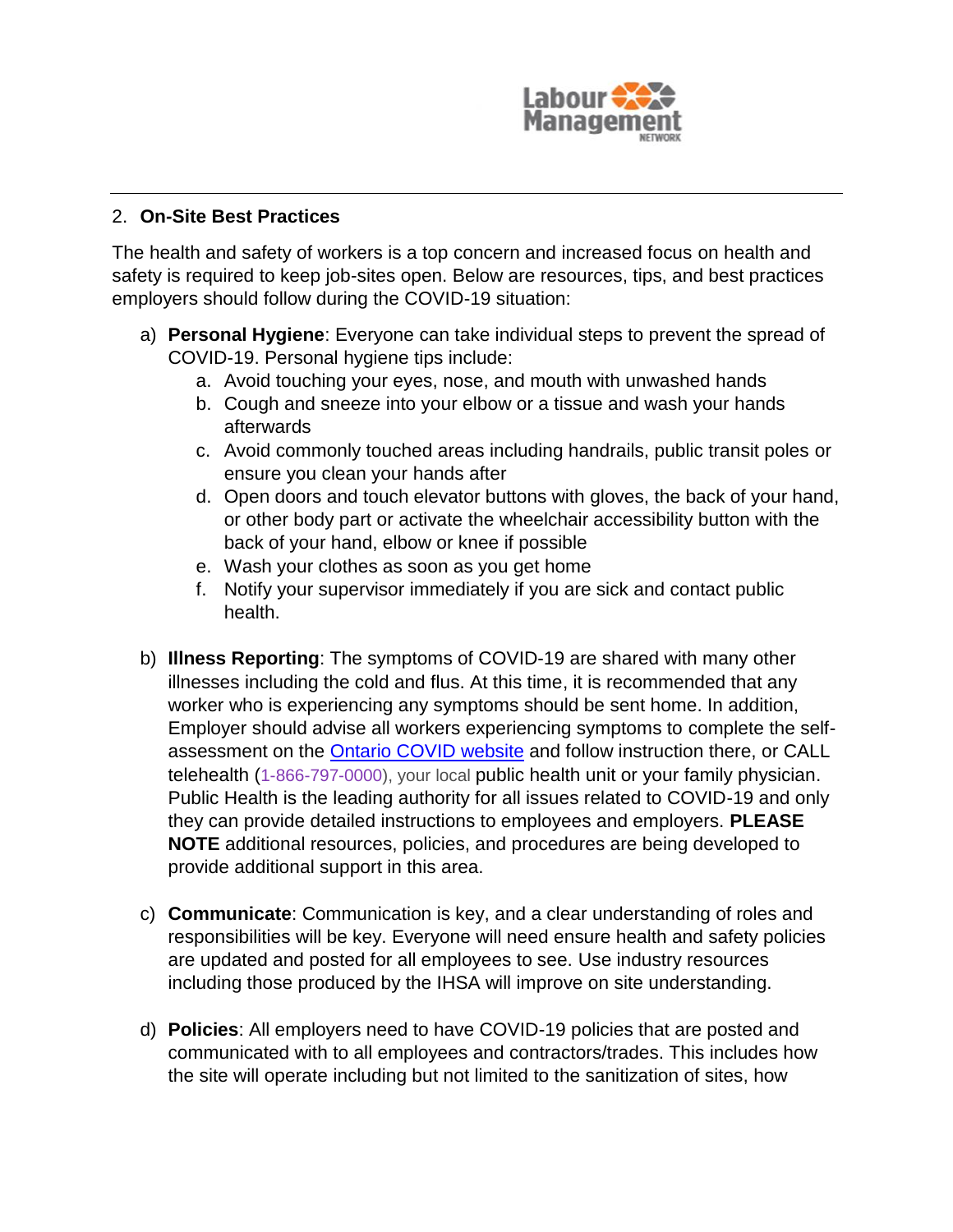

employees and contractors report illnesses, how to ensure social distancing, and how work will be scheduled.

- e) **Social Distancing**: As outlined in several government announcements Social Distancing is required to control the spread of COVID-19. In order to ensure social distancing on site, Employers should consider the following:
	- a. Staggered Start times
	- b. Staggered breaks
	- c. Staggered lunches
	- d. Total number of people on-site and where they are assigned to work
	- e. Site movement (where higher potential of workers gathering including personal and material hoists and site trailers)
- **f) On-site Sanitation**: As outlined in several government documents, on-site sanitation is paramount. All employers have an obligation to increase the sanitization of sites. Areas of focus should include:
	- a. Access to soap and water (ways to properly sanitize hands)
	- b. Washroom facilities
	- c. Commonly touched surfaces or areas (hoists / site-trailers / door handles/ equipment or residential units)
	- d. Limit unnecessary on-site contact between workers and between workers and outside service providers and encourage physical distancing in these areas. (i.e.: remove coffee trucks from site)
- g) **Adjust On-Site and Production Schedules**: In order to keep sites open, production schedules will need to change as impacts of social distancing will impact productivity. Owners and trades will need to collaborate to ensure there is a clear understanding of how production will be impacted. Schedules should consider:
	- a. Need for social distancing including staggered work schedules
	- b. Sanitation of Sites and workspaces
	- c. Reduction of workers (i.e.: in low-rise do not schedule multiple crews in the same unit)
	- d. Work-site mobility and transportation including personal and material hoisting operations
- h) **Track and Monitor your workforce**. Due to the latency period of COVID-19, it is important to track when workers report an illness as well as where they have worked. In the case of a positive test, Public Health will ask Employers to provide information on where an Employee worked as well as the contact information of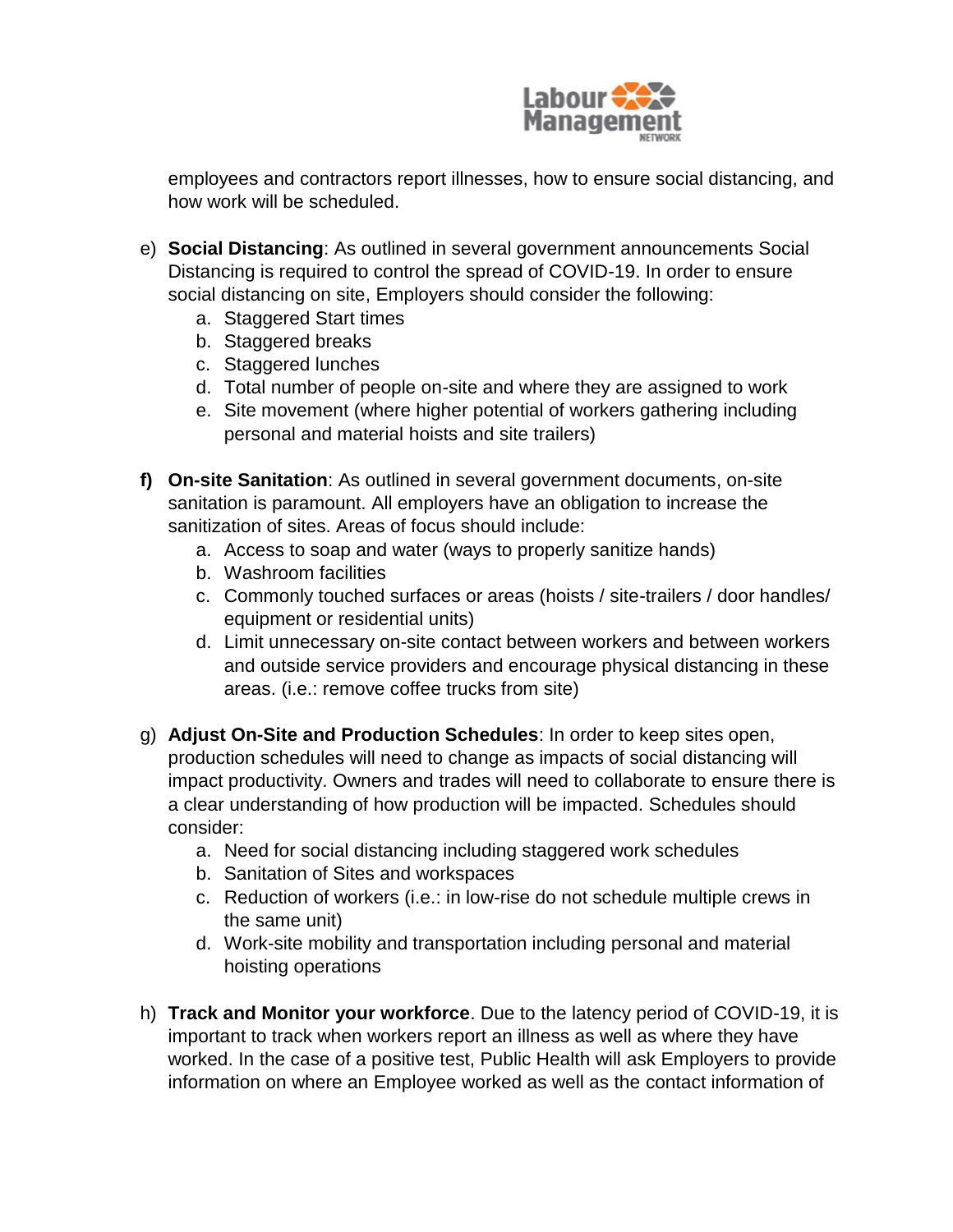

anyone who may have been exposed. The better employers track information, the better Public Health can respond.

## 3. **Additional Safety Resources and Guidelines**

**[Public Health Ontario](https://www.publichealthontario.ca/en/diseases-and-conditions/infectious-diseases/respiratory-diseases/novel-coronavirus)** – is the leading provincial authority for the most up-to-date resources on COVID19, including:

- links to linked to evolving public health guidelines, position statements, and situational updates;
- synopsis of key articles updating on the latest findings related to the virus;
- recommendations for use of personal protective equipment;
- testing information; and,
- other public resources.

**[Ontario Ministry of Health and Long-Term Care](https://www.ontario.ca/page/2019-novel-coronavirus?_ga=2.121281546.363191088.1584548041-603339049.1583855134)** - is providing consistent updates on the provincial government response to the outbreak, including:

- status of cases in Ontario;
- current affected areas:
- symptoms and treatments;
- how to protect yourself and self-isolate; and,
- updated Ontario news on the virus.

**[Health Canada](https://www.canada.ca/en/public-health/services/diseases/coronavirus-disease-covid-19.html)** – outlines the actions being taken by the Government of Canada, as well as what is happening in provinces and communities across the country related to the virus. It also maintains a live-update of the number of confirmed cases and probable cases by province.

**[World Health Organization](https://www.who.int/emergencies/diseases/novel-coronavirus-2019)** – is updating on the latest guidance and information related to the global outbreak and spread beyond Canadian borders. It also is providing the most up-to-date information on:

- current research and development around the virus;
- a COVID19 situation "dashboard"
- emergency preparedness measures; and,